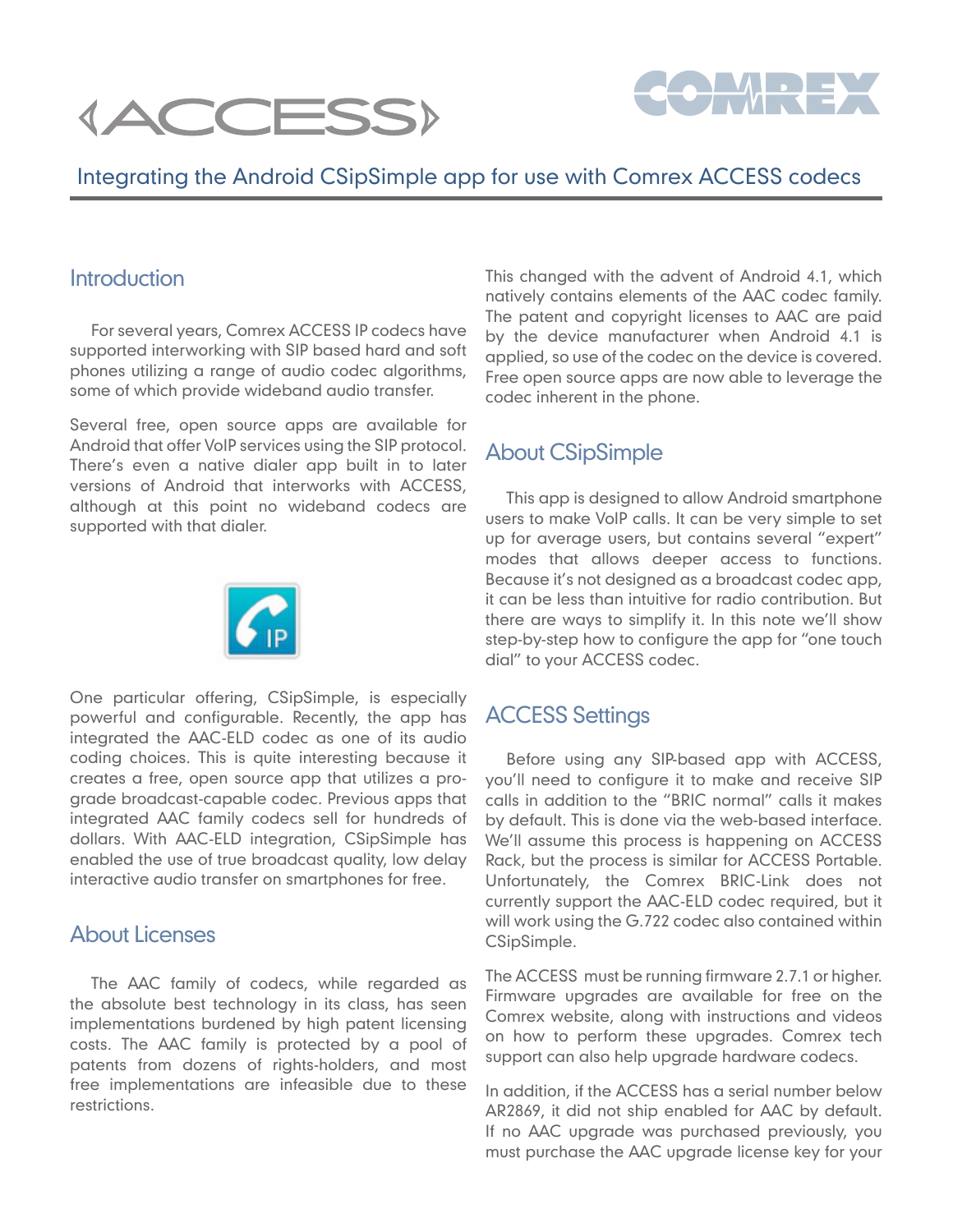

ACCESS. Contact Comrex about pricing. G.722 mode will work without an additional license.

Once the studio-side codec is running the correct firmware and license, there are some settings to make in the user interface for that codec. Consult the codec manual on how to access the user interface

| <b>Connections</b><br><b>Statistics</b>                                                                                                                                                                                                                                                                  | <b>Audio Metering</b><br><b>Profiles</b><br><b>System Settings</b>                                                                                               |
|----------------------------------------------------------------------------------------------------------------------------------------------------------------------------------------------------------------------------------------------------------------------------------------------------------|------------------------------------------------------------------------------------------------------------------------------------------------------------------|
| <b>SYSTEM SETTING</b>                                                                                                                                                                                                                                                                                    | SETTING ADJUSTMENT                                                                                                                                               |
| System Sellings<br>Traversal Server<br>Contact Closures<br>Aux Serial Sellings<br>Security Settings<br><b>E</b> BRIC Normal Settings<br>▶ ● Modern Sellings<br><b>V &amp; N/ACIP SIP Sellings</b><br>Accept incoming connections<br>Use SIP Proxy<br>SIP Proxy Address<br>图 SIP Username<br>SIP Password | <b>Accept incoming connections</b><br>Listen for and automatically answer incoming calls.<br><b>CURRENT Enabled</b><br><b>DEFAULT</b> Not Enabled<br>$V$ Enabled |
| Show advanced option:<br>$\overline{\phantom{a}}$<br><b>Software Licensing</b><br>CHAT                                                                                                                                                                                                                   | Set to Default<br>Apply                                                                                                                                          |

Figure 1

Figure 1 shows the Systems Settings tab on the Comrex ACCESS codec . Under the section titled N/ACIP SIP settings, find the entry for Accept Incoming Connections. Click the Enabled box and press Apply.

The other settings in this section are only required if you plan to register this codec with a SIP service. See the hardware codec manual on how to set and test these correctly. In this note, we will configure both ends to connect in **Unregistered mode**, meaning we will not be using an external SIP server on either end. The use of unregistered mode has the advantage that no other servers are required in the link, and data flows from the devices in the most direct way possible. **Unregistered mode** may not be possible to ACCESS units that are located behind firewalls and routers.

# Configuring CSipSimple

CSipSimple requires two separate apps to be installed on your phone in order to support wideband codecs. As of this writing, neither of the versions available on the Play Store have the required features to support AAC-ELD. Users of G.722 can download the apps directly from the Play Store.

You'll need to understand how to install an .apk file under Android. There are many references available on line on how to do this.

The main application .apk file must be downloaded from the CSipSimple project site at

### http://code.google.com/p/csipsimple/wiki/ HowToInstallDevVersion

Use the latest nightly release available.

The codec pack can be downloaded from Comrex at

### ftp://ftp.comrex.com/CSipSimple/ CSipSimpleCodecPack.apk

This is a special version of the codec pack with AAC-ELD capability. The codec pack on the CSipSimple site or on the Play Store does not have this mode.

The goal here is not to use many of the features of the app, but rather to use the app to allow for "one touch" outgoing only calls to a specific ACCESS codec. That way, once configured, the app can be used by anyone at any technical level.

Once both programs are installed, launch the CSipSimple app on your phone or tablet. The Easy Configuration Wizard launches by default. Here we uncheck the Integrate with Android box, and change the Availability Profile to Only for **Outgoing.** Finally, we check the I'm allowed to use mobile box on the bottom of the wizard and press Save.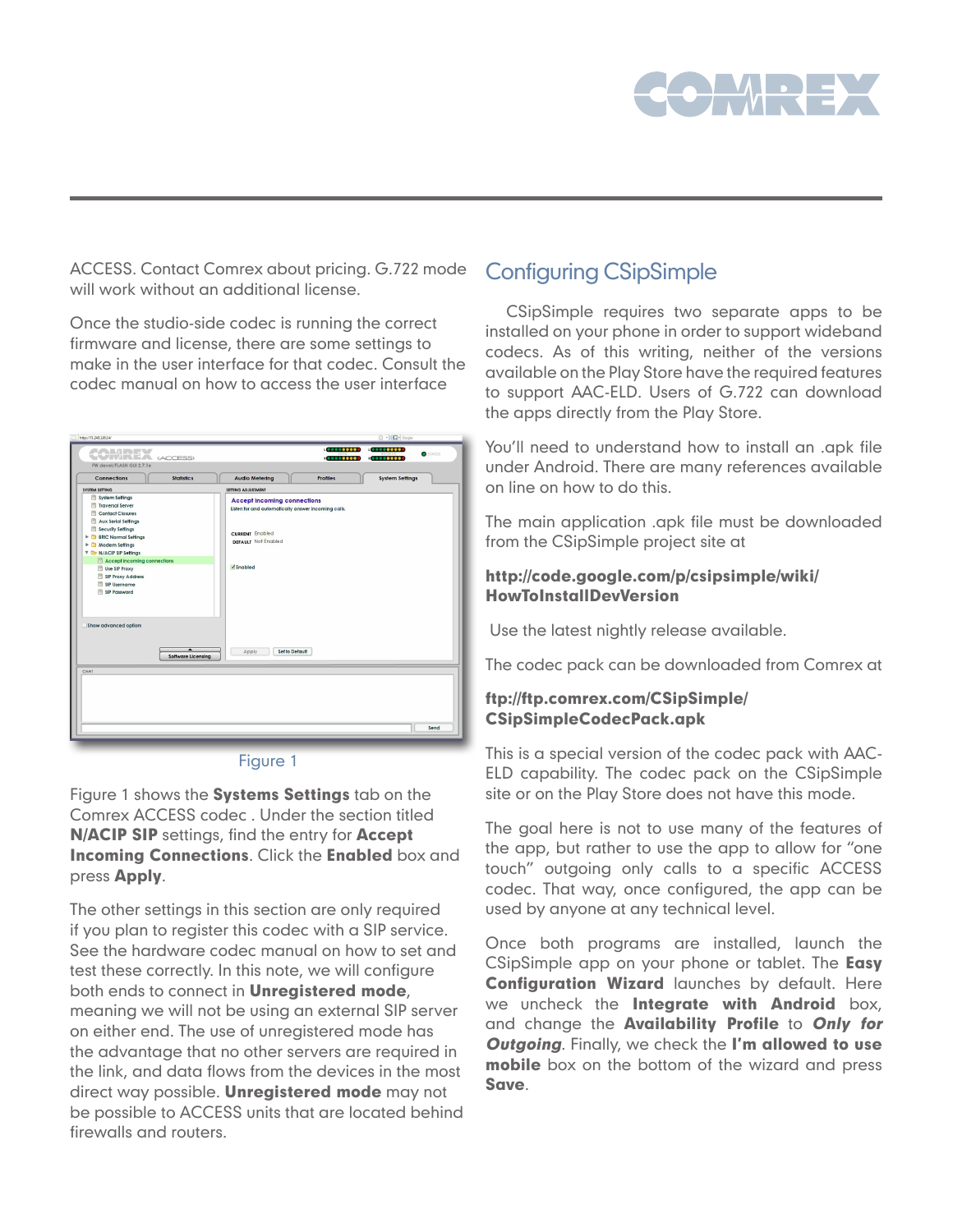



#### $\sqrt{4}$  1:02  $\mathcal{C}_{\mathbb{P}}$  Edit **SIP ACCOUNT** Account name Display name for this account Account id ayName <sip:login@registrar> Format: Disp **Registration URI** Format: sip:registrar.net[:port] SIP AUTHENTICATION Realm Authentication domain (if you don't know, use '\*') Username Username for authentication Data (password) Password (or other data) for authentication Cancel  $\triangle$  $\overline{\mathbb{C}}$ Ù

#### Figure 2

### Figure 3

Next you'll be taken to the **Account Entry** screen. We don't intend to actually use a SIP account (we'll dial the ACCESS IP address directly) but we'll need to "spoof" CSipSimple into thinking it has an actual account to allow outgoing calls to work.

So go ahead and click **Add Account** so we can build our dummy account. You're next given a choice of Account Wizards (this is a really nice feature of the app for real VoIP use, but not terribly useful to us). Scroll down to find the **Expert** Wizard and start it up.

You'll need to enter a couple of dummy values in the first two entries. Anything will do in the first entry, including the word **dummy**. The second field requires an Account ID in a particular format to be accepted. We used the value <sip:dummy@dummy> (including the leading and trailing symbols) to make the app happy.

At this point you can press **Save** and CSipSimple will "activate" your dummy account (in reality, since you've left several essential fields empty, it won't use the account even though it shows Registered) and allow you to place calls.

Next press the **Back** button to return to the main dialing screen. Choose the **Menu** button (on newer phones, this is three vertical dots in the lower right corner, on older phones it's a dedicated key) and select Settings.

Choose the **Media** option and deselect the option labeled Codec Priority list per bandwidth box. Next select the **Codecs** entry.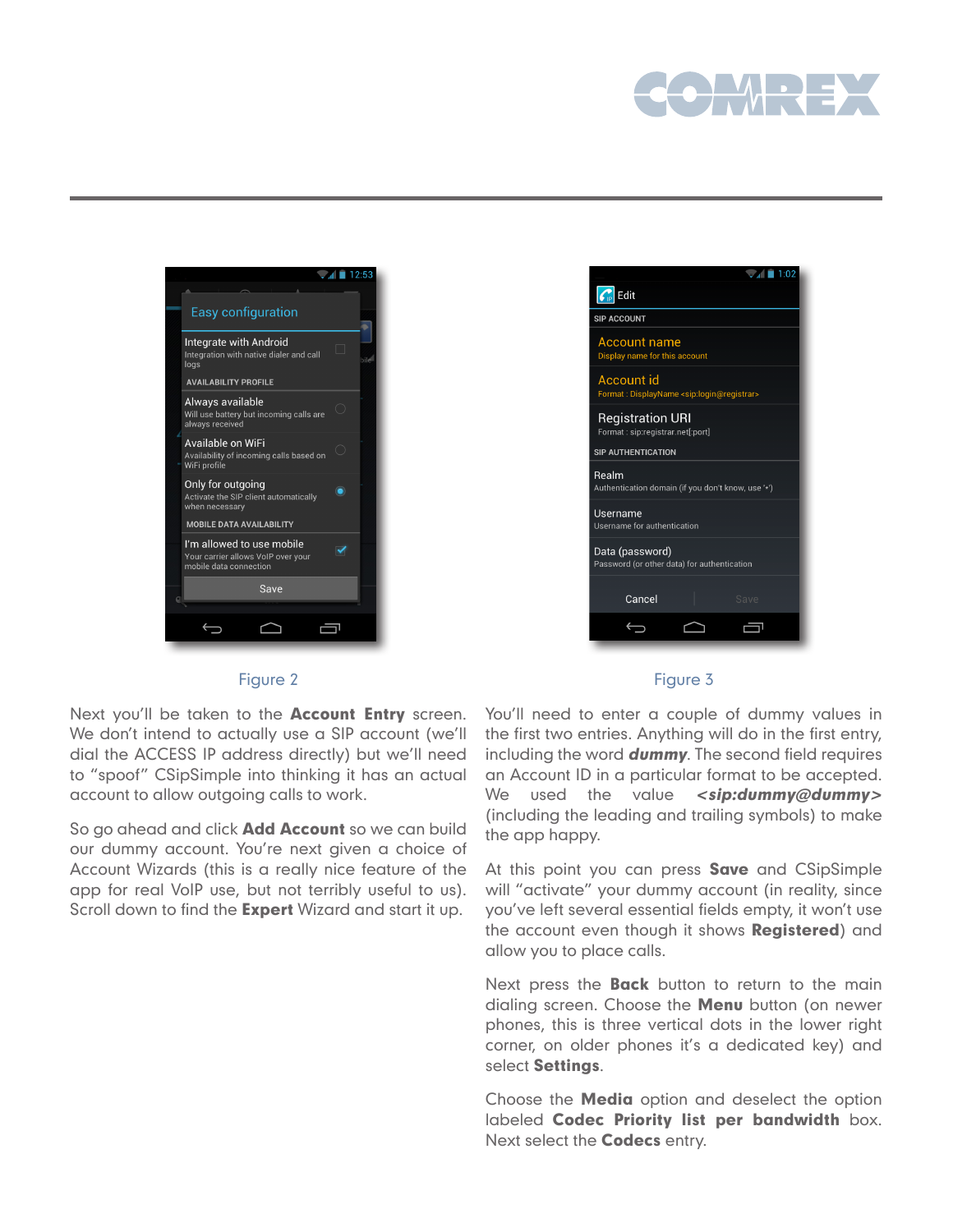





Here's the codec priority list. For simplicity, deselect every option except the AAC-ELD codec (our dev version has this listed as mpeg4-generic 48KHz). Alternately, choose G.722 which is compatible with BRIC-Link. Press the **Back** button twice to return to the main settings menu.

Finally, let's make sure CSipSimple is only enabled for outgoing calls. This will prevent it from interfering with your normal phone usage, and help with the onetouch dialing app.

Choose Network and scroll down to the section called For Incoming Calls. Make sure all the boxes are unchecked. Make sure all the boxes under For **Outgoing Calls are selected.** 

Click Back a few times to escape and return all the way back to the dialing screen.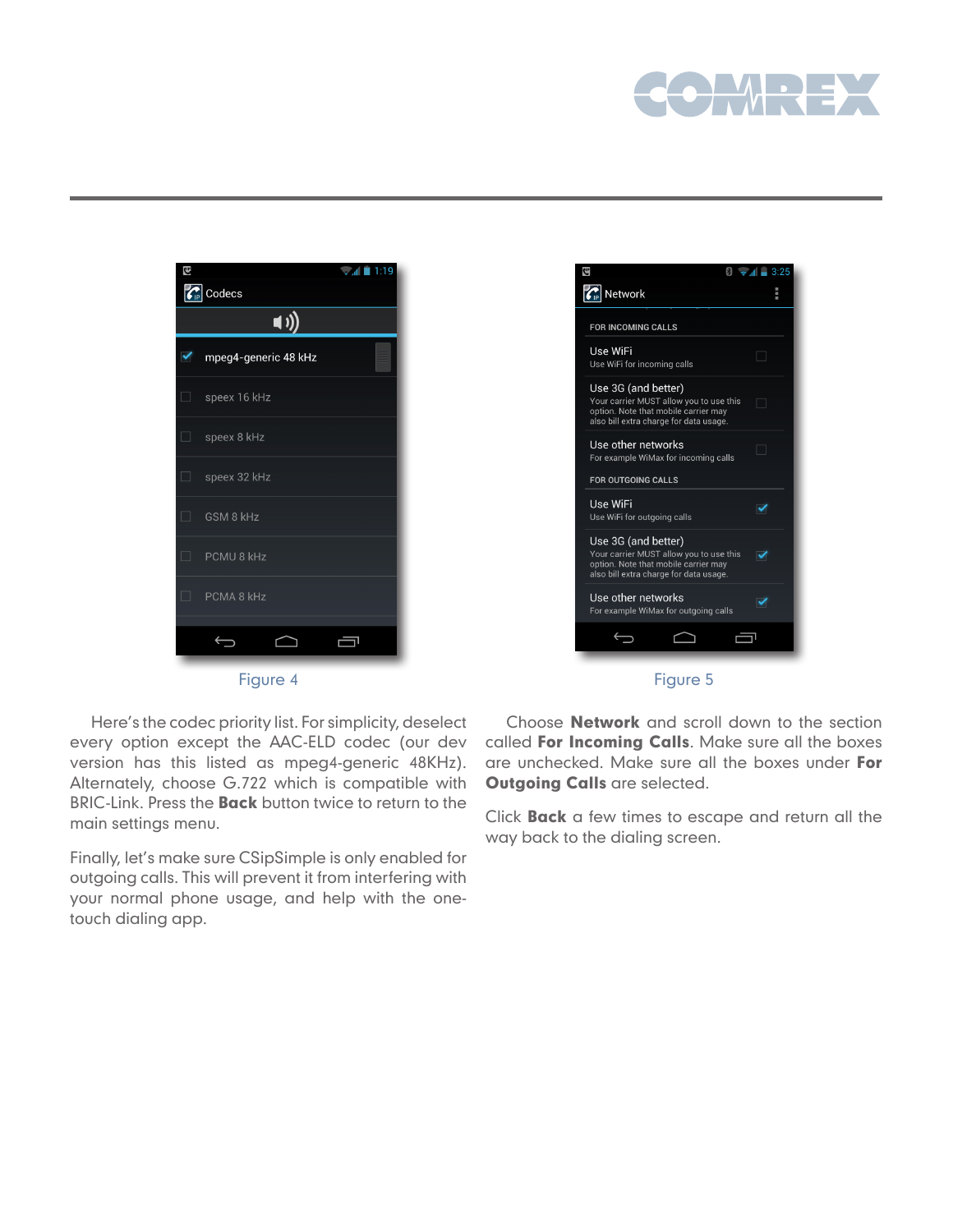



Figure 6

 You can now make a test call to your ACCESS. Select the txt option on the bottom bar, then key in the ACCESS info in the following format:

### $\textit{sip:} \textit{zip address>}$  (don't include the  $\textit{<=}$ )

Press the **Call** key (or **Dial** icon) and you should complete a call to your ACCESS using the AAC-ELD algorithm. If this call fails, it's time to explore options like STUN and moving your ACCESS to a public IP address.

## Making it Simple

The last step is to create a "one button" dial widget on the Android home screen to reach your codec.

Getting back into the **Settings** menu on CSipSimple, choose the **Filters** option and select your dummy account. Choose Add Filter.

| <b>CIP</b><br>$\overline{\phantom{a}}$ |   | $\bullet$ $\mathcal{A}$ = 3:31<br>$\frac{1}{2}$ |  |
|----------------------------------------|---|-------------------------------------------------|--|
| Filters<br>$\boldsymbol{\zeta}$        |   |                                                 |  |
| Directly call                          |   |                                                 |  |
| Contains                               |   |                                                 |  |
| sip                                    |   |                                                 |  |
|                                        |   |                                                 |  |
|                                        |   |                                                 |  |
|                                        |   |                                                 |  |
|                                        |   |                                                 |  |
|                                        |   |                                                 |  |
|                                        |   |                                                 |  |
|                                        |   |                                                 |  |
|                                        |   |                                                 |  |
| Cancel                                 |   | Save                                            |  |
|                                        | ⌒ |                                                 |  |
|                                        |   |                                                 |  |

Figure 7

We're going to create a rule within CSipSimple that when asked to dial a SIP call from Android, it will go ahead and do it "no questions asked".

Choose the first field of the filter and set it to Directly Call.

Choose the second field of the filter and set it to Contains.

In the third field, enter the word **sip**. Save your entry.

You can exit out of CSipSimple completely now (Hint: Do this by repeatedly pressing the **Back** key-pressing the **Home** key leaves the app running in the background, and affects battery life). The CSipSimple Icon appears in the notification bar if the app is still running in the background.

If you're an Android expert, you can now go ahead and create a phonebook entry with your codec's IP address under **Internet Call**. Alternately, there's an additional Comrex Android App that makes this even simpler. It's called Comrex ARC2 (Android Reporter Codec 2) and is available on the Play Store.